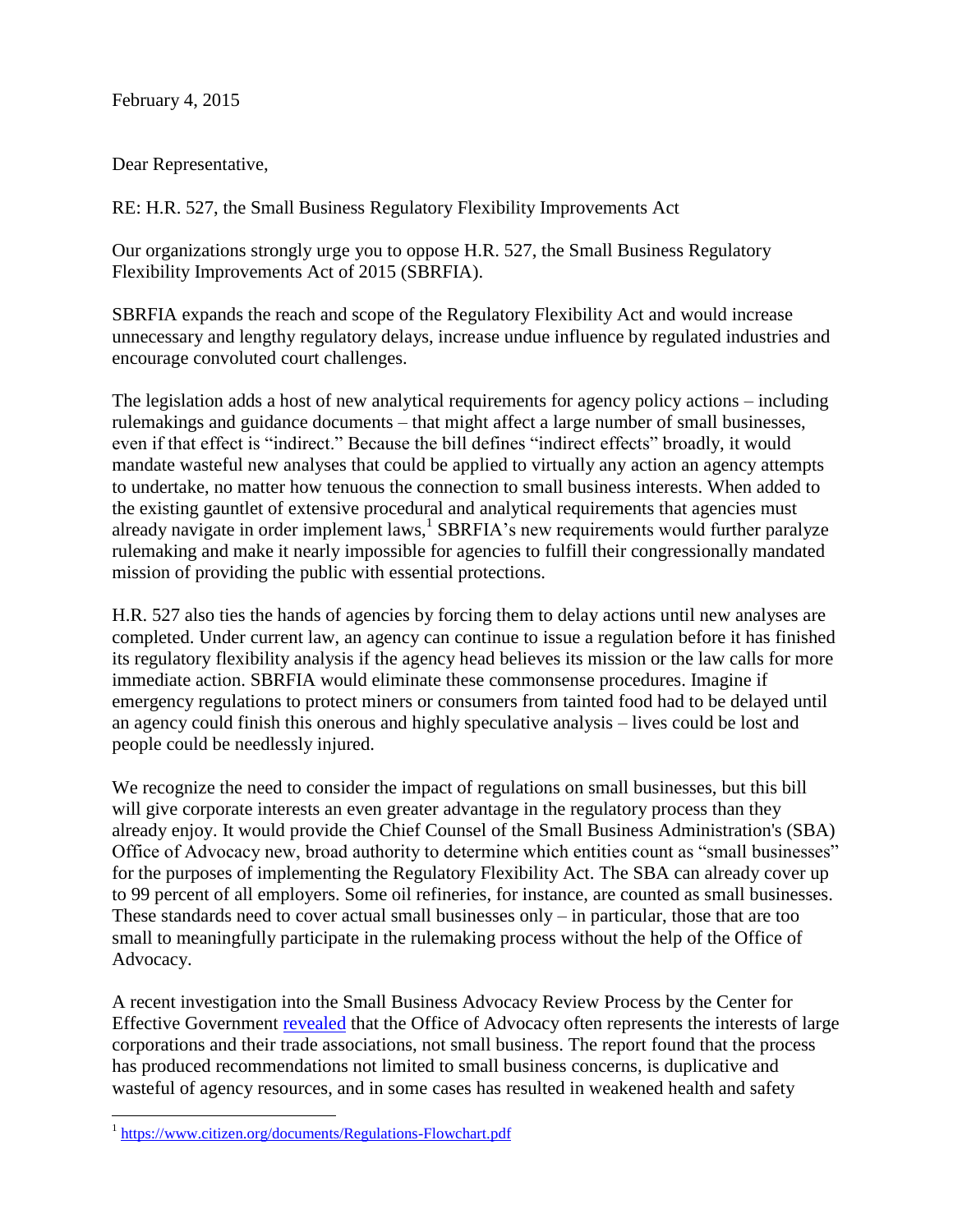standards. These findings were backed up by a recent GAO report<sup>2</sup> that found that the Office of Advocacy could not document that their comments to agencies on proposed rules actually reflected small business concerns.

Congress should increase oversight of the SBA's Office of Advocacy to address ongoing abuses of its authority and curtail their inappropriate activities. Current law requires only three agencies (EPA, OSHA, and CFPB) to submit certain draft rules to small business review panels, but SBRFIA would expand these mandates to all agencies, substantially expanding the number of regulations that would require such panels ten-fold. SBRFIA gives the Office of Advocacy the power to write regulations governing all agencies' compliance with the Regulatory Flexibility Act and provides it with undue authority to comment in court cases on a wide range of agency performance topics far beyond the Office of Advocacy's expertise, not just on agency analysis of impacts on small entities.

Blocking, weakening, or delaying critical standards and safeguards will result in more foodborne illnesses, more air and water pollution, more injuries on the job that would increase costs to businesses and decrease our nation's productivity, and a greater risk of financial fraud and collapse, both for individuals and the nation as a whole.

Americans deserve untainted food, safe drugs, clean air and water, workplace protections and a stable economy. Government has advanced these goals for decades through the regulatory process. Updating these safeguards to protect the public would become even more difficult if the Small Business Regulatory Flexibility Improvements Act was enacted.

Again, we strongly urge you to vote against H.R. 527, the Small Business Regulatory Flexibility Improvements Act of 2015.

Sincerely,

 $\overline{a}$ 

AFL-CIO Alliance for a Just Society American Federation of State, County and Municipal Employees Americans for Financial Reform California Reinvestment Coalition Center for Effective Government Center for Responsible Lending Center for Science and Democracy at the Union of Concerned **Scientists** Center for Science in the Public Interest Clean Water Action Coalition for Sensible Safeguards Consumer Action Consumer Federation of America Consumers Union

<sup>&</sup>lt;sup>2</sup> Office of Advocacy Needs to Improve Controls over Research, Regulatory, and Workforce Planning Activities GAO-14-525: [Published: Jul 22, 2014. http://www.gao.gov/products/GAO-14-525](file:///C:/Users/rweintraub.CFA/AppData/Local/Microsoft/Windows/Temporary%20Internet%20Files/Content.Outlook/H9WGFI50/Office%20of%20Advocacy%20Needs%20to%20Improve%20Controls%20over%20Research,%20Regulatory,%20and%20Workforce%20Planning%20Activities%20GAO-14-525: Published:%20Jul%2022,%202014.%20 http:/www.gao.gov/products/GAO-14-525)